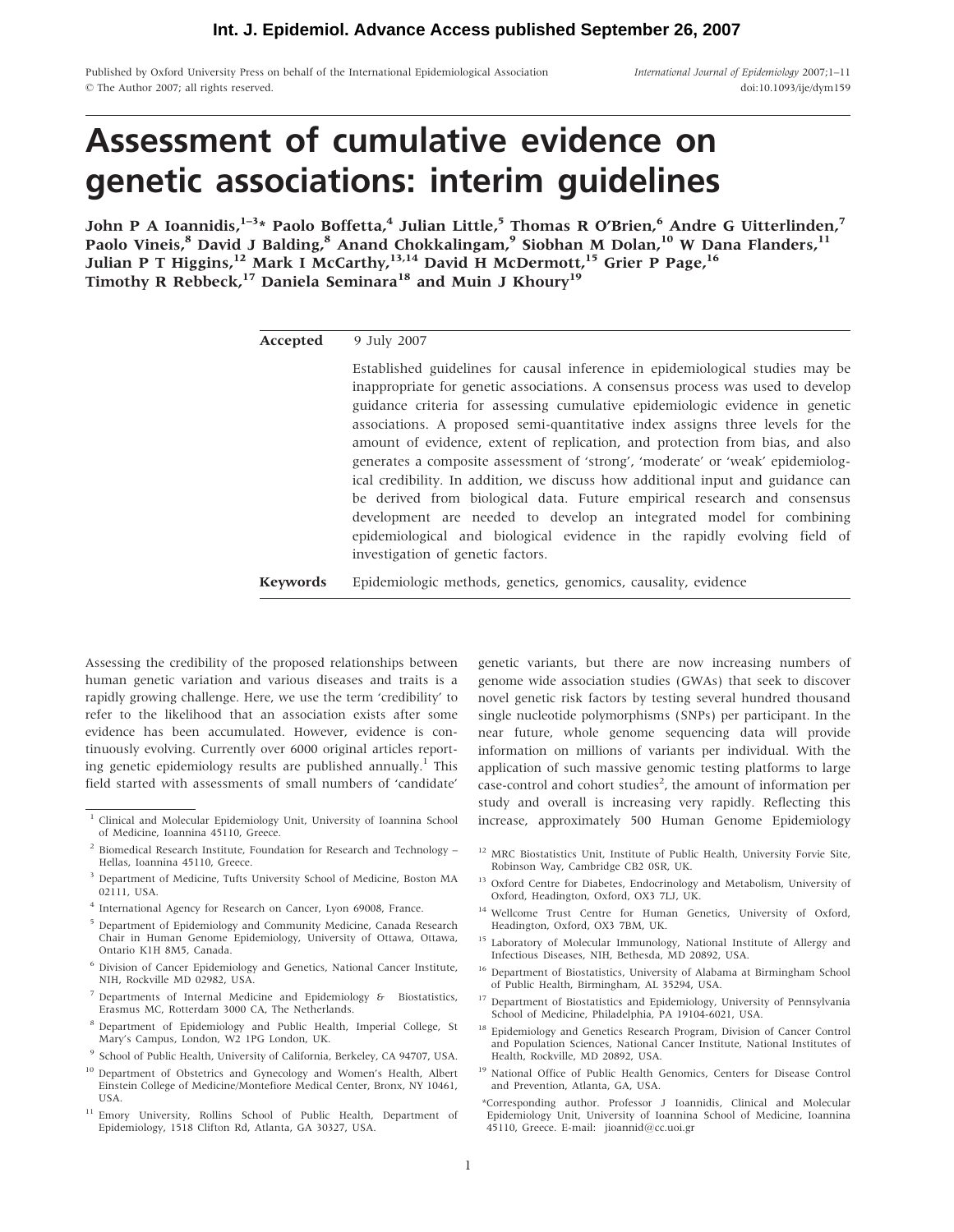(HuGE) reviews and meta-analyses have been published to date (www.cdc.gov/genomics). These reviews typically integrate information on one or a few specific gene–disease associations at a time. The unknown extent of unpublished data and the potential biases that may influence the results of single studies threaten the credibility of the literature.<sup>3,4</sup> While some reported genetic associations have been confirmed to be credible, most have been refuted or remain ambiguous.<sup>5</sup> Many fear that the scientific literature has already become flooded with false or misleading information. It is important to develop mechanisms that can summarize and evaluate the current status of evidence of whole fields in genetic epidemiology. This undertaking requires regularly updated synopses of all adequate association studies on a particular disease or phenotype<sup>6</sup> based on widely accepted criteria for assessment of the cumulative evidence. Synopses would also be useful for planning future studies and eventually understanding the translational potential of genetic information for clinical and public health purposes.

There is special enthusiasm about the potential power of genomics to define the etiology of disease and phenotypes, because associations that arise from genetic epidemiology studies may be less likely to be confounded or biased than other types of epidemiologic studies. Guidelines for inferring causation from observational studies of associations between exposures and disease were proposed $^{7,8}$  in the 1960s and subsequently modified for various fields of epidemiology, $9-11$ but these guidelines are not appropriate for the scale or specific challenges now being encountered in genetic epidemiology. Bradford Hill himself did not wish his nine items to be interpreted as strict criteria and for genetic epidemiology, many of these items are either irrelevant or problematic. Temporality is irrelevant for genetic factors fixed at birth and experimental support through randomization is impossible. Analogy and coherence 'with generally known facts of the natural history and biology of the disease' are impossible to use meaningfully yet, as we are still scratching the surface of complex trait biology. Genetic variants may exhibit specificity for highly circumscribed phenotypes but may also have pluripotent effects on multiple phenotypes. Biological plausibility carries considerable uncertainty, as we discuss subsequently. An association that fits to an additive dose–response model (biological gradient) is not clearly more reliable than one that follows a recessive model. Strength may still be relevant, but effects observed for most emerging associations are small. Finally, consistency needs to be redefined in the context of the genomic era.

In all, as the vast majority of associations currently have small effect sizes their credibility may largely depend on the success of control for errors and biases. Several journals have policies or instructions regarding how they wish genetic associations to be supported for publication, but these refer to single studies and largely aim at screening the mass of data for publication in these specific journals.<sup>12–18</sup> The complete credibility picture should include evidence on data regardless of their priority for publication. Moreover, some generic themes on credibility in molecular epidemiology have been discussed,<sup>19</sup> but specifically operationalized criteria for genetic associations require further consensus across methodologists.<sup>19</sup>

Following the initial meeting of the Network of Networks,  $^{20}$  a Human Genome Epidemiology Network (HuGENet) Working

Group on the Assessment of Cumulative Evidence was established. This group and a panel of experts in various relevant disciplines met in Venice, Italy, on November 9–10, 2006 to discuss these issues and draft guidelines. The panel discussed and assessed existing assessment schemes from other fields, experiences of developing synopses of cumulative evidence on diverse diseases, experiences of linking genetic epidemiology with biological plausibility in acute, infectious and chronic diseases, the new framework for causal inference in the genome era, and methods for the efficient assessment of quantity and quality of evidence.

In this report, we summarize the issues concerning the epidemiological assessment of cumulative evidence in genetic epidemiology for which consensus was attained as well as others for which substantial lack of agreement still remains. We propose interim guidelines for assessing the credibility of genetic epidemiological evidence; and additional points to consider on biological plausibility and the clinical (and public health) importance and relevance. We view this as a preliminary proposal that is likely to benefit from empirical research and scrutiny from other scientists.

# Epidemiological credibility

We consider the assessment of reported associations between a specific phenotype and a specific genetic variant. The variant could be a SNP, so that the data for each individual corresponds to which of three genotypes they carry, or it could be a haplotype or another type of polymorphism, such as a copynumber polymorphism. A more complex evidence assessment task arises when different studies use different data, for example distinct but tightly-linked SNPs, or (subtly) different phenotype definitions (Table 1).

The proposed assessment may be performed by any interested researcher, as well as networks or consortia, and we encourage its incorporation in systematic reviews and meta-analyses (including synthesized replication data from genome-wide association studies), where there is an opportunity for a systematic view of the available evidence. Such a systematic view may be a prerequisite for informed appraisal of the amount, replication and protection from bias. It is also possible that for a specific association, there may exist scattered studies, meta-analyses of published data and prospective standardized analyses by a consortium. In each case, one has to focus on the highest level of available evidence.

#### Amount of evidence

Credibility is enhanced by a large amount of consistent evidence; cumulatively, evidence may be large by virtue of many studies, or by a more modest number of large studies. A large amount of evidence is required to ensure adequate power for detecting an association (if one is present) and reaching more stringent levels of statistical significance, or lower false-discovery rate.<sup>21</sup> Large sample sizes tend to also decrease the uncertainty in the magnitude of the observed genetic effect. $^{22}$  Larger studies may sometimes be performed by more experienced groups and may also be less likely to be affected by selective reporting biases than smaller studies, but this is not guaranteed. $23$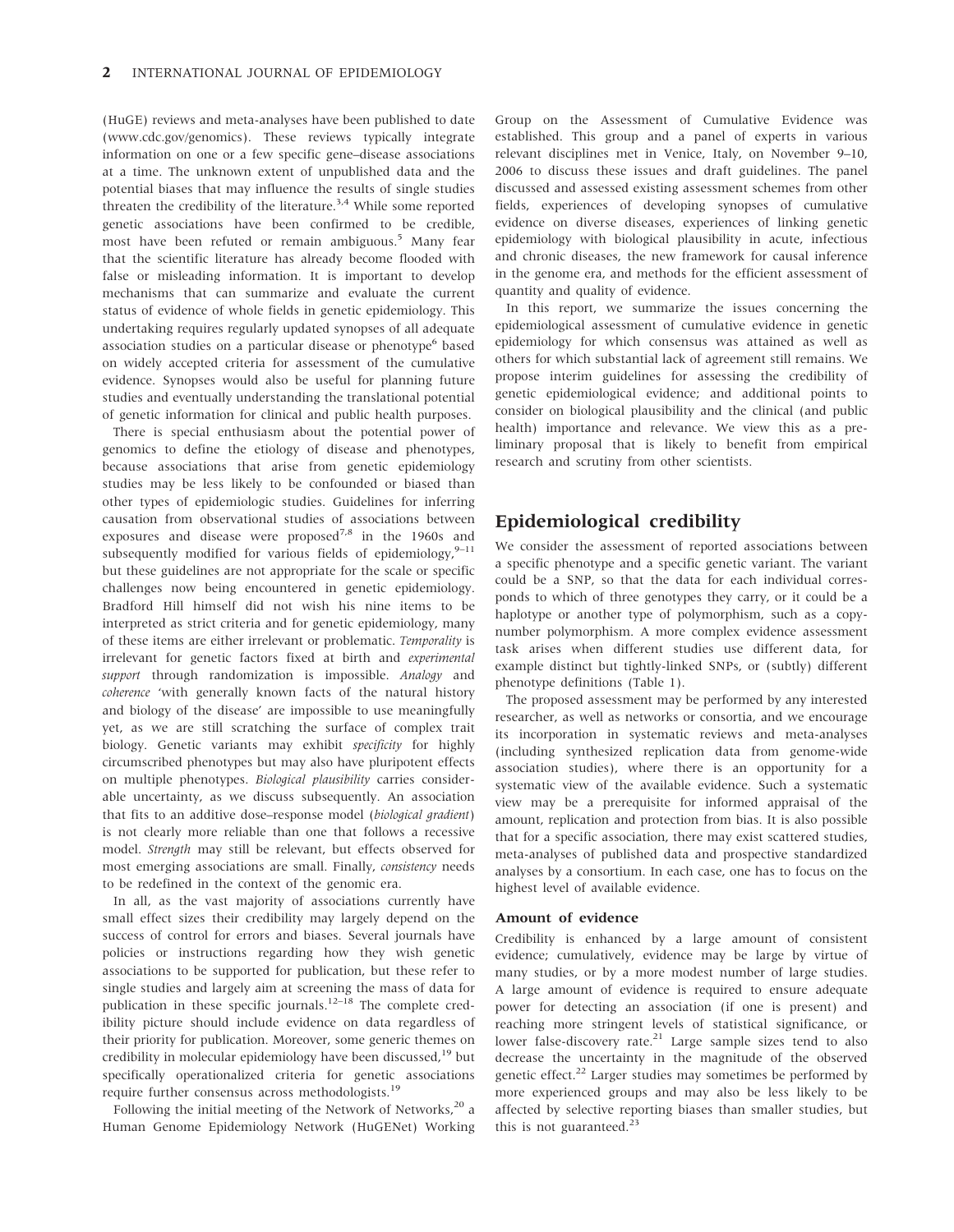| Criteria             | Categories                                                                                                                                              | Proposed operationalization                                                                                                                                                                                                                                                                                                                                                                                                                                                                                                                                                                                                        |  |  |
|----------------------|---------------------------------------------------------------------------------------------------------------------------------------------------------|------------------------------------------------------------------------------------------------------------------------------------------------------------------------------------------------------------------------------------------------------------------------------------------------------------------------------------------------------------------------------------------------------------------------------------------------------------------------------------------------------------------------------------------------------------------------------------------------------------------------------------|--|--|
| Amount of evidence   | A: Large-scale evidence<br>B: Moderate amount of evidence<br>C: Little evidence                                                                         | Thresholds may be defined based on sample size, power or false-<br>discovery rate considerations. The frequency of the genetic variant of<br>interest should be accounted for. As a simple rule, we suggest that<br>category A requires a sample size over 1000 (total number in cases<br>and controls assuming 1:1 ratio) evaluated in the least common<br>genetic group of interest; B corresponds to a sample size of 100–1000<br>evaluated in this group, and C corresponds to a sample size $\leq 100$<br>evaluated in this group (see 'Discussion' section in the text and<br>Table 2 for further elaboration). <sup>a</sup> |  |  |
|                      |                                                                                                                                                         |                                                                                                                                                                                                                                                                                                                                                                                                                                                                                                                                                                                                                                    |  |  |
| Replication          | A: Extensive replication including at least<br>one well-conducted meta-analysis with<br>little between-study inconsistency                              | Between-study inconsistency entails statistical considerations (e.g.<br>defined by metrics such as $I^2$ , where values of 50% and above are<br>considered large and values of 25–50% are considered moderate                                                                                                                                                                                                                                                                                                                                                                                                                      |  |  |
|                      | B: Well-conducted meta-analysis with<br>some methodological limitations or<br>moderate between-study inconsistency                                      | inconsistency) and also epidemiological considerations for the<br>similarity/standardization or at least harmonization of phenotyping,<br>genotyping and analytical models across studies.<br>See 'Discussion' section in the text for the threshold (statistical or                                                                                                                                                                                                                                                                                                                                                               |  |  |
|                      | C: No association; no independent replica-<br>tion; failed replication; scattered studies;<br>flawed meta-analysis or large<br>inconsistency            | others) required for claiming replication under different circum-<br>stances (e.g. with or without including the discovery data in<br>situations with massive testing of polymorphisms).                                                                                                                                                                                                                                                                                                                                                                                                                                           |  |  |
| Protection from bias | A: Bias, if at all present, could affect the<br>magnitude but probably not the<br>presence of the association                                           | A prerequisite for A is that the bias due to phenotype measurement,<br>genotype measurement, confounding (population stratification) and<br>selective reporting (for meta-analyses) can be appraised as not being                                                                                                                                                                                                                                                                                                                                                                                                                  |  |  |
|                      | B: No obvious bias that may affect the<br>presence of the association but there is<br>considerable missing information on the<br>generation of evidence | high (as shown in detail in Table 3) plus there is no other<br>demonstrable bias in any other aspect of the design, analysis or<br>accumulation of the evidence that could invalidate the presence of<br>the proposed association. In category B, although no strong biases are<br>visible, there is no such assurance that major sources of bias have                                                                                                                                                                                                                                                                             |  |  |
|                      | C: Considerable potential for or demon-<br>strable bias that can affect even the<br>presence or absence of the association                              | been minimized or accounted for because information is missing on<br>how phenotyping, genotyping and confounding have been handled.<br>Given that occult bias can never be ruled out completely, note that<br>even in category A, we use the qualifier 'probably'.                                                                                                                                                                                                                                                                                                                                                                 |  |  |

Table 1 Considerations for epidemiologic credibility in the assessment of cumulative evidence on genetic associations



The effective amount of evidence depends on factors that influence the power of the study to detect a true association, namely the total sample size, the underlying genetic model of the association, the frequency of the genetic variant of interest and the magnitude of the association. Even though magnitudes are likely to differ for different associations, most effect sizes identified to- date cluster in a narrow range of odds ratios (ORs) and are not reliably distinguishable from each other. Therefore, considerations of the amount of evidence that take also into account the exact magnitude of the effect are not very reliable (although the observed effect may be important in relationship to protection from bias, as discussed subsequently). The power of a study is driven largely by the sample size of the smallest genetic group of those contrasted. Thus, the size of the smallest genetic group of those contrasted  $(n_{\text{minor}})$  is a simple, but convenient, approach for assessing the amount of evidence (irrespective of whether it shows an association).

With large effect sizes, smaller sample sizes may theoretically suffice to reach extreme levels of statistical significance or Bayes factors, but some of these large effects may be overestimates. Also, statistical significance may vary several log depending on the genetic contrast, set of data analysed (all, subgroups, different phenotypes), statistical model used, assumptions of the model (e.g. incorporating or not modest deviations in Hardy–Weinberg equilibrium), and—for meta-analyses—the broader assumptions about the synthesis of the evidence (fixed effects, random effects, fully Bayesian models). The threshold of statistical significance or Bayes factor required to claim replication for an association is discussed in the Replication section subsequently.

The choice of an  $n_{\text{minor}}$  threshold is unavoidably arbitrary. For purely operational purposes, we propose a threshold of  $n_{\text{minor}} = 1000$  to separate large-scale from moderate evidence and 10-times less ( $n_{\text{minor}} = 100$ ) to separate moderate from little evidence. Table 2 shows what  $n_{\text{minor}} = 1000$  means in diverse circumstances of different effects (ORs) and frequencies of the minor genetic group  $f_{\text{minor}}$ . For  $\alpha = 0.05$ , as might be required in the independent replication of a proposed association (excluding the discovery data that may be based on massive testing of thousands of polymorphisms), the power remains high for a wide range of effect sizes (OR 1.2–5) and frequencies  $f_{\text{minor}}$  (0.01–0.50). For an OR as low as 1.10 (probably close to the limit of discriminating ability for observational epidemiology), power is about 18–32%. Conversely, with  $n_{\text{minor}} = 500$ , there is major loss of power for odds ratios of 1.1–1.3, while with  $n_{\text{minor}} = 1500$ , the gain in power for odds ratios in the whole range of 1.1–5.0 is relatively negligible compared with  $n_{\text{minor}} = 1000$  (data not shown). We should note however that for  $n_{\text{minor}} = 1000$ , for  $\alpha = 10^{-7}$  (the genome-wide significance level for many current study designs,) power is steeply eroded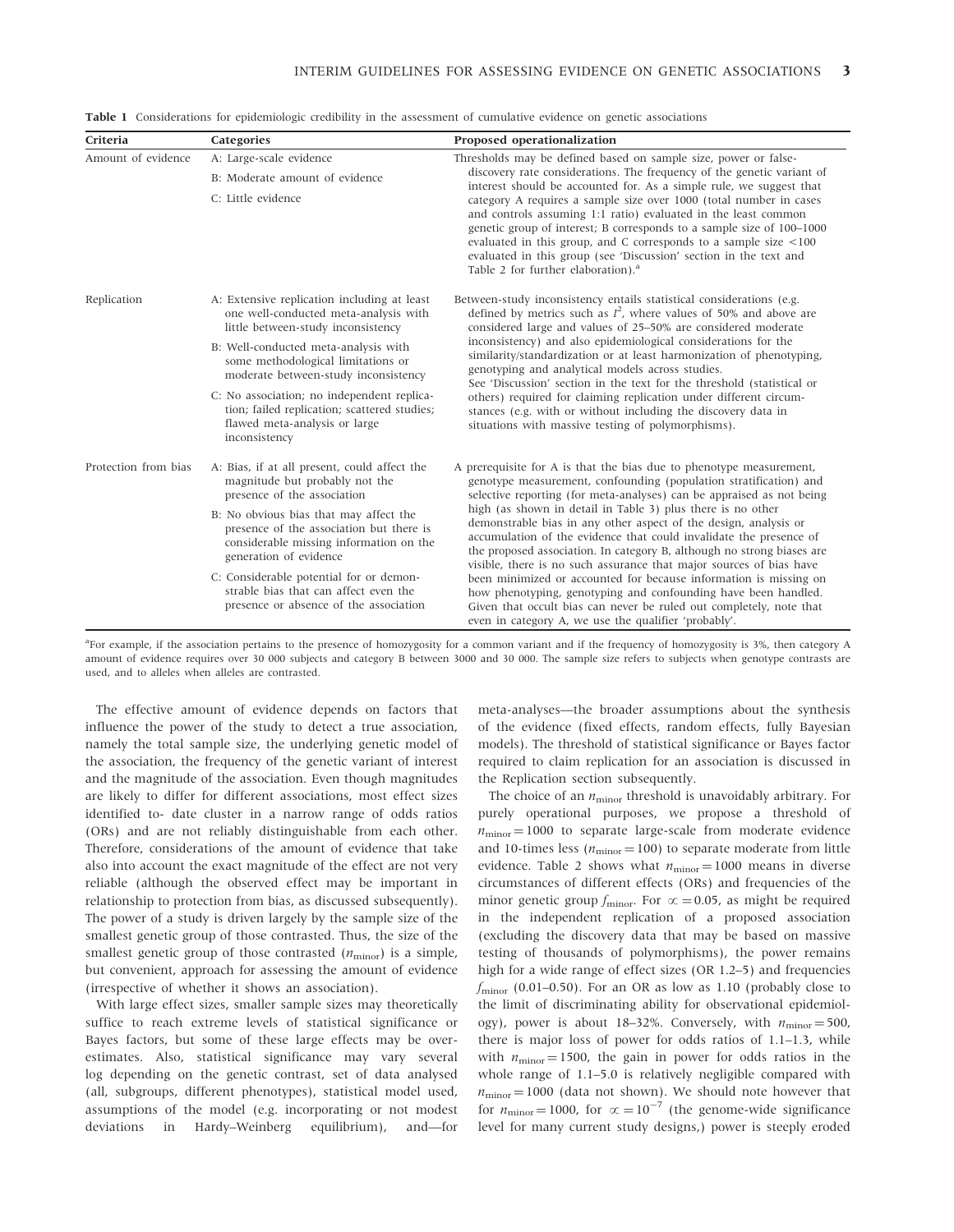**Table 2** Power calculations for associations with  $n_{\text{minor}} = 1000$  for various ORs and various frequencies of the minor genetic group  $(f_{\text{minor}})^a$ 

| <b>OR</b> | $f_{\rm minor}$ | Power for $\alpha = 0.05$ | Power for $\alpha = 10^{-7}$ |
|-----------|-----------------|---------------------------|------------------------------|
| 1.10      | 0.01            | 0.32                      | < 0.001                      |
| $1.20\,$  | 0.01            | 0.82                      | 0.007                        |
| 1.30      | 0.01            | 0.98                      | 0.12                         |
| 1.50      | 0.01            | 1.00                      | 0.83                         |
| 2.00      | 0.01            | 1.00                      | 1.00                         |
| 5.00      | 0.01            | 1.00                      | 1.00                         |
| 1.10      | 0.05            | 0.31                      | < 0.001                      |
| 1.20      | 0.05            | 0.80                      | 0.006                        |
| 1.30      | 0.05            | 0.98                      | 0.09                         |
| 1.50      | 0.05            | 1.00                      | 0.78                         |
| 2.00      | 0.05            | 1.00                      | 1.00                         |
| 5.00      | 0.05            | 1.00                      | 1.00                         |
| 1.10      | 0.10            | 0.30                      | < 0.001                      |
| 1.20      | 0.10            | 0.78                      | 0.005                        |
| 1.30      | 0.10            | 0.97                      | 0.74                         |
| 1.50      | 0.10            | 1.00                      | 1.00                         |
| 2.00      | 0.10            | 1.00                      | 1.00                         |
| 5.00      | 0.10            | 1.00                      | 1.00                         |
| 1.10      | 0.25            | 0.25                      | < 0.001                      |
| 1.20      | 0.25            | 0.69                      | 0.002                        |
| 1.30      | 0.25            | 0.94                      | 0.04                         |
| 1.50      | 0.25            | 1.00                      | 0.52                         |
| 2.00      | 0.25            | 1.00                      | 1.00                         |
| 5.00      | 0.25            | 1.00                      | 1.00                         |
| 1.10      | 0.50            | 0.18                      | < 0.001                      |
| 1.20      | 0.50            | 0.51                      | < 0.001                      |
| 1.30      | 0.50            | 0.81                      | 0.006                        |
| 1.50      | 0.50            | 0.99                      | 0.15                         |
| 2.00      | 0.50            | 1.00                      | 0.96                         |
| 5.00      | 0.50            | 1.00                      | 1.00                         |

<sup>a</sup> All calculations assume the same number of cases and controls; results are relatively robust to modest deviations in the allocation ratio. The minor genetic group is the smallest of the two groups contrasted and may have been selected based on genotype or allele considerations.

for ORs below 1.5 (Table 2). Thus, if the discovery data (testing many thousands of polymorphisms) are included in the amount of evidence, much higher sample sizes should be required to claim large-scale evidence.

### Replication

Credibility is enhanced when an association is found in different studies (replication) and when the magnitude is consistent across different study populations (homogeneity). Consistency can be assessed with statistical tests or measures of heterogeneity,<sup>24</sup> but qualitative aspects should also be considered.

The threshold of 'replication' is a matter of considerable debate.4,25,26 The reader is referred to a recent excellent workshop for more detailed coverage.<sup>25</sup> In brief, with genome-wide testing of hundreds of thousands of polymorphisms, many would argue that *P*-values at least  $< 10^{-7}$  are needed for main effects to be considered to even set strong candidacy for further replication (provided biases can be excluded, as discussed subsequently). Nevertheless, more conventional thresholds of statistical significance (e.g.  $P < 0.05$ ) may still be used appropriately for the replication phase of a proposed association, if the discovery data are excluded, the replication is limited to a specific polymorphism and a specific model of association is analysed. However, massive genome-wide testing may be performed increasingly by several teams on the same phenotype and the combination of these data may require again very stringent levels of statistical significance for associations to be considered credible in joint analyses. A Bayesian approach may be also used, with similar considerations and specification of prior probabilities (in the most simple approach Bayes factor  $=$  alpha/power<sup>4</sup>)

Lack of replication or between-study heterogeneity may signal underlying errors and biases, including genotyping error, phenotype misclassification, population stratification and selective reporting biases.<sup>22,27-29</sup> Lack of replication in a different study population does not necessarily refute the original reported association. It may reflect different linkage disequilibrium patterns across different populations, when the studied genetic variant is not causal, or it may be due to population-specific gene–gene epistasis, or gene–environment interactions.<sup>30,31</sup> Lack of precise comparability of the phenotype of interest may also lead to inconsistent results across studies. Thus, heterogeneity may point to genuine diversity in the genetic effect. Conversely, lack of heterogeneity does not exclude bias and may even reflect lack of independence in the replication process.<sup>32</sup>

Independence among studies in the replication process can occur to different degrees. Independence is enhanced when different teams of investigators test a proposed association separately using different samples drawn from distinct populations. In this respect, simply splitting a single population sample or the investigation of samples from different studies by one team of investigators increases the risk that the same latent biases (including, but not limited to population stratification and systematic genotyping errors) may operate across seemingly replicate assessments.<sup>33</sup> A split sample approach also reduces power, unless the two parts are then reassembled in a joint analysis.<sup>34</sup> Extensive replication by totally independent, even competing, teams of investigators may provide optimal evidence of the credibility of a putative genetic association.

#### Protection from bias

Bias may be caused by factors that lead to systematic deviations from the true effect of a genetic association. Biases may operate at the level of a single study, a collection of studies (e.g. metaanalysis), or a research field at large. They may arise in the study design (including participant recruitment, retrospective or prospective collection of DNA samples, and method of gathering information on phenotypes, exposures and covariates), DNA extraction method, production of genotype data, raw data management, data processing, data analysis, reporting of analyses, integration of studies through meta-analyses or integration of meta-analyses into field synopses.28,29,35–39

Two potential sources of bias are particularly widely recognized in genetic association analyses: population stratification and genotyping error. The magnitude of population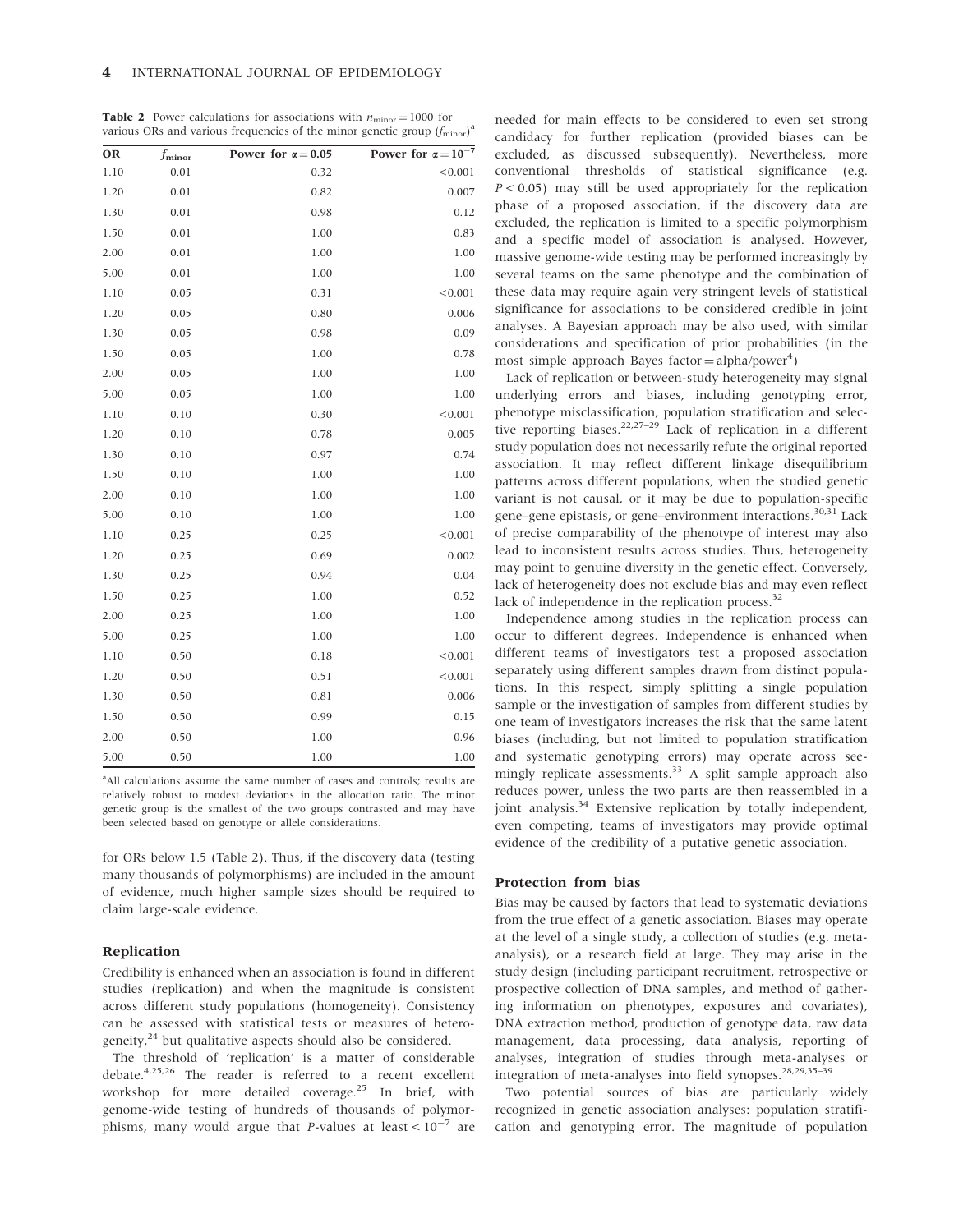|                            |                                                                 | Likelihood of bias to invalidate an observed association |                     |                  |
|----------------------------|-----------------------------------------------------------------|----------------------------------------------------------|---------------------|------------------|
| <b>Biases</b>              | Status of the evidence                                          | Small $OR < 1.15$                                        | Typical OR 1.15-1.8 | Large $OR > 1.8$ |
|                            | Bias in phenotype definition Not reported what was done         | Unknown                                                  | Unknown             | Unknown          |
|                            | Unclear phenotype definitions                                   | Possible/High                                            | Possible/High       | Possible/High    |
|                            | Clear widely agreed definitions of phenotypes                   | Low/None                                                 | Low/None            | Low/None         |
|                            | Efforts for retrospective harmonization                         | Possible/High                                            | Low                 | Low/None         |
|                            | Prospective standardization of phenotypes                       | Low/None                                                 | Low/None            | Low/None         |
| Bias in genotyping         | Not reported what was done                                      | Unknown                                                  | Unknown             | Unknown          |
|                            | No quality control checks                                       | Possible/High                                            | Low                 | Low              |
|                            | Appropriate quality control checks                              | Low                                                      | Low                 | Low/None         |
| Population stratification  | Not reported what was done                                      | Unknown                                                  | Unknown             | Unknown          |
|                            | Nothing done <sup>a</sup>                                       | Possible/High                                            | Possible/High       | Possible/High    |
|                            | Same descent group <sup>b</sup>                                 | Possible/High                                            | Low                 | Low/None         |
|                            | Adjustment for reported descent                                 | Possible/High                                            | Low                 | Low/None         |
|                            | Family-based design                                             | Low/None                                                 | Low/None            | Low/None         |
|                            | Genomic control, PCA or similar method                          | Low/None                                                 | Low/None            | Low/None         |
| Selective reporting biases | Meta-analysis of published data                                 | Possible/High                                            | Possible            | Possible         |
|                            | Retrospective efforts to include unpublished data Possible/High |                                                          | Possible            | Possible         |
|                            | Meta-analysis within consortium                                 | Low/None                                                 | Low/None            | Low/None         |

Table 3 Typical biases and their typical impact on associations depending on the status of the evidence

Category decreases from A to B, if the 'Unknown' are considered to be a major issue for the appraisal of the evidence. Any 'Possible/high' item confers category C status. 'Possible' (selective reporting biases for non-consortium/prospective meta-analysis) does not necessarily decrease the category grade (from A to C); this may need to be appraised separately in each field and may be facilitated by using tests for selective reporting biases (tests for small-study effects and excess of significant studies), although probably no test has high sensitivity and specificity for such biases. Clear demonstrable biases in other aspects of the design, conduct and analysis of the evidence (besides the four aspects considered in this table) also result in shift to category C for protection from bias.

<sup>a</sup>Including groups of clearly different descent without consideration to this diversity.

<sup>b</sup>The ethnic population structure may need to be considered also on a case-by-case basis.

OR, odds ratio; PCA, principal component analysis.

stratification effects remains a debated concern: they are expected to be small in well-designed studies, but subtle effects are always possible and can become relatively important when large sample sizes permit the investigation of small true effect sizes. Several statistical procedures are available to adjust for population structure effects, such as genomic control<sup>40</sup> and methods based on principal components analysis.<sup>41</sup>

Because cases and controls are typically ascertained separately, systematic genotyping error can have differential impact on cases and controls even when genotyping is performed blind to case–control status.<sup>28</sup> Methods to assess genotyping quality include blind replicate genotyping of some individuals, replicate studies using different genotyping platforms and testing for Hardy–Weinberg equilibrium, although this last method is not specific. A high rate of missing genotypes is suggestive of poor data quality, but a very low rate of missing genotypes can reflect overly-permissive genotype calling and is not a guarantee of high-quality genotype calls. Genotyping quality control methods may include analysis of missing data, e.g. tests of association between missing status and case–control phenotype or excess homozygosity.

Different biases may sometimes mitigate or magnify each other, according to whether or not they act in opposing directions. Adequate protection from bias can be evaluated when each level of evidence contributing to the putative association can be scrutinized, and the likelihood, direction and magnitude of bias that may affect the major conclusions about the proposed genetic association can be assessed. A prerequisite for this kind of assessment is the availability of information concerning what was done at each step in the generation and accumulation of the evidence. Increased transparency can be achieved if detailed databases and protocols are publicly available.<sup>42,43</sup> and guidance on the reporting of genetic association studies in the literature is established and adopted in the field.44,45 However, even if single studies are conducted and reported without bias and with full transparency, the cumulative evidence may still be biased if availability of information is driven by selective reporting or other publication biases.<sup>46,47</sup> Such selection biases can be reduced by the establishment of consortia of multiple teams that have explicit policies of analysing all eligible data from all participating teams.<sup>48</sup> Another approach is to encourage journals and investigators to publish high-quality null results.<sup>49</sup>

For practical purposes, a major decision in the proposed categorization is to distinguish biases that can affect only the magnitude of an association, from those that can invalidate the association. Table 3 lists some common biases (affecting single studies or meta-analyses of many studies) and whether they are likely to have such a major impact under different circumstances, where efforts are made or not to control for them. Whether bias can invalidate an association depends implicitly also on the magnitude of the association, e.g. the OR. Bias is more likely to create spurious small effects, although totally uncontrolled, major bias can also generate large effects. We, thus, also categorize the protection from bias for associations based on the observed effects. We consider that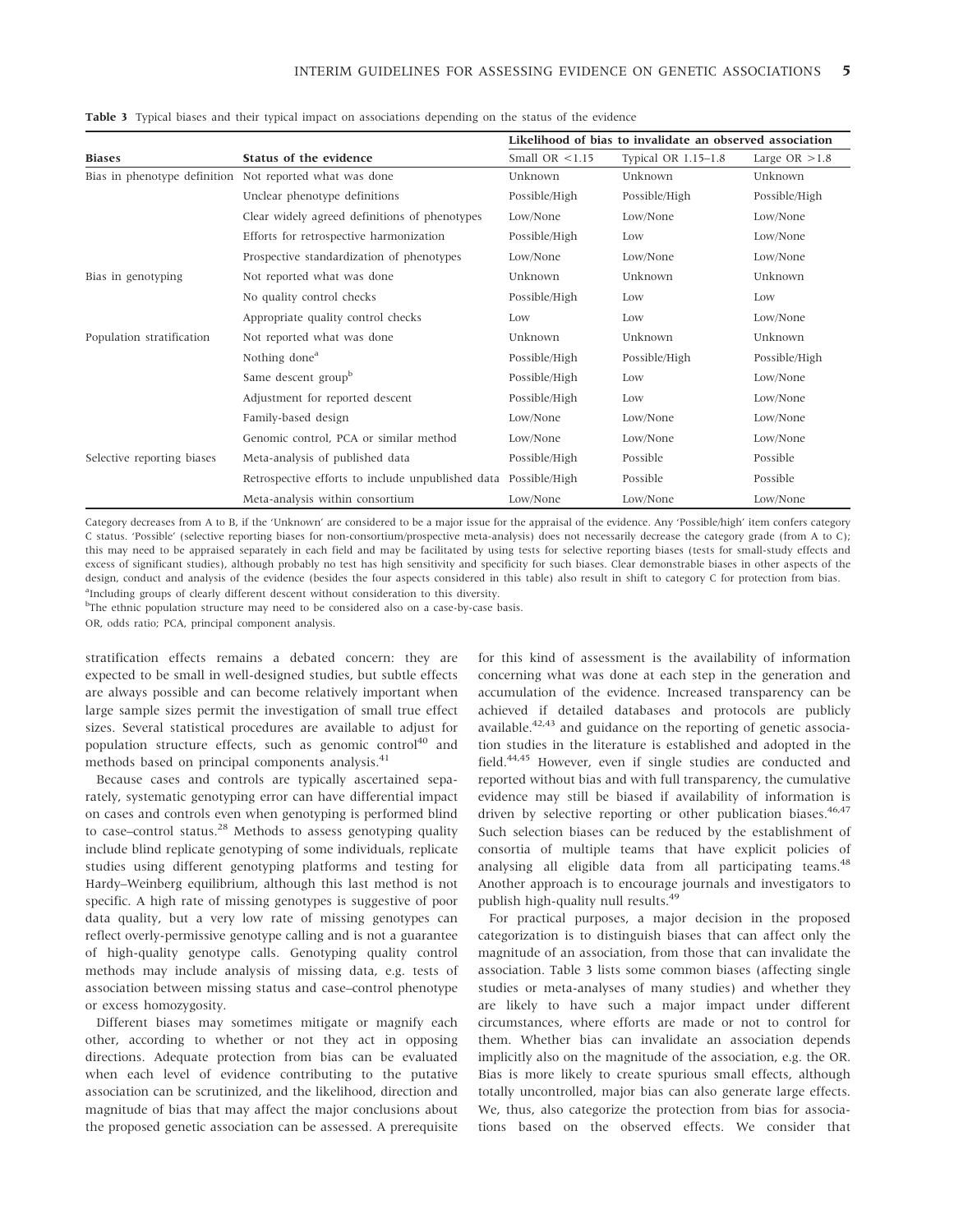

Figure 1 Categories for the credibility of cumulative epidemiological evidence. The three letters correspond (in order) to amount of evidence, replication and protection from bias. Evidence is categorized as strong, when there is A for all three items, and is categorized as weak when there is a C for any of the three items. All other combinations are categorized as moderate

investigators should assess biases in the four major aspects of a genetic association: phenotype, genotype, population stratification and (for meta-analyses) selective reporting. These cover the two variables involved in the association, study-specific confounding and field-wide bias. However, as we discussed earlier, bias can lurk at any other step in the process, but we suggest that unless bias in these steps is demonstrable, the uncertainty about our ability to probe in detail all other biases should not affect the practical categorization. Given that unknown bias can never be ruled out completely, note that even in category A we use the qualifier 'probably'.

### Combination of criteria—suggested guidance and examples

Merging all considerations into a common credibility grading scheme is not straightforward. Figure 1 is a preliminary proposal for such a scheme for epidemiological credibility using three categories: weak, moderate and strong cumulative evidence for an association. However, it should be recognized that overall grading of epidemiological evidence has been difficult even in relatively straightforward questions, such as the literature on the effectiveness of medical interventions. $50,51$ For example, there may not be consensus on whether there could be some further sub-categorization of evidence, e.g., splitting the 'strong' category into 'very strong' (e.g. HLA in type 1 diabetes) and merely 'strong'; or splitting the 'moderate' category into two sub-categories.

# Examples of application of the epidemiological credibility criteria to specific genetic associations

We show examples of the application of this scheme to recently proposed associations in age-related macular degeneration and

obesity. The examples also show how credibility can change over time for the same association and how credibility may vary, as different phenotypes and study populations are studied for the same genetic variant.

### Example 1A

The association between the CFH Y420H variant and age-related macular degeneration in populations of European descent was identified by a genome-wide association study.<sup>52</sup> A wellconducted meta-analysis<sup>53</sup> of 11 studies ( $n = 8991$ ) shows a summary OR of 2.49 and 6.15 for heterozygotes, and homozygotes, respectively, without any clear between-study inconsistency in effect sizes or other heterogeneity among populations of European descent. The association was also replicated in a subsequent publication from the large Rotterdam cohort ( $n = 5681$ ).<sup>54</sup> The H allele is very common in Caucasians (e.g. 36.2%; i.e.  $n = 4116$  in the Rotterdam cohort alone) and therefore, the evidence easily passes the  $n = 1000$  threshold for category A of amount of evidence. There is no demonstrable inconsistency across studies, therefore the replication category is also A. Finally, the accumulated large-scale evidence is transparent enough and meticulous to give reasonable assurance that there is adequate protection from bias (category A). The overall scheme is thus AAA, which results in a characterization as 'strong' evidence.

### Example 1B

On the same Y420H variant, several studies on Asian populations find no significant association with age-related macular degeneration.<sup>55,56</sup> Asian populations have a different predominant form for age-related macular degeneration compared with European populations (wet vs dry phenotype). The Y420H variant is uncommon  $(\sim 3\%)$  in Asians, and all studies are underpowered to find the OR seen in European populations. In all six studies combined, the total frequency of the minor allele is less than 1000, thus amount of evidence category is B. Replication category is C (scattered studies without metaanalysis). Protection from bias is B, since several aspects in the reporting of these scattered studies are not fully transparent and thus considerable bias cannot be excluded. The overall schema is thus BCB, which results in a characterization as 'weak' evidence.

### Example 2A

The association between rs7566605 (10 kb upstream of the transcription start site of INSIG2) and obesity was found in a genome-wide association study and it was replicated in a recessive genetic model in another three of four populations in the same publication in Science.<sup>57</sup> Excluding the discovery (genome-wide association screen) data, at the time of the Science publication, the evidence from case–control designs pertained to 9881 genotyped people, and the frequency of CC homozyogote (the smallest genetic group) was  $n = 1040$ , with some additional consistent evidence from a family-based study  $(n = 368, \text{ of which } n = 52 \text{ had the CC genotype})$ . Therefore, the amount of evidence category is A (more than 1000 subjects genotyped in the smallest genetic group of those compared). The replication category is B, because one of the populations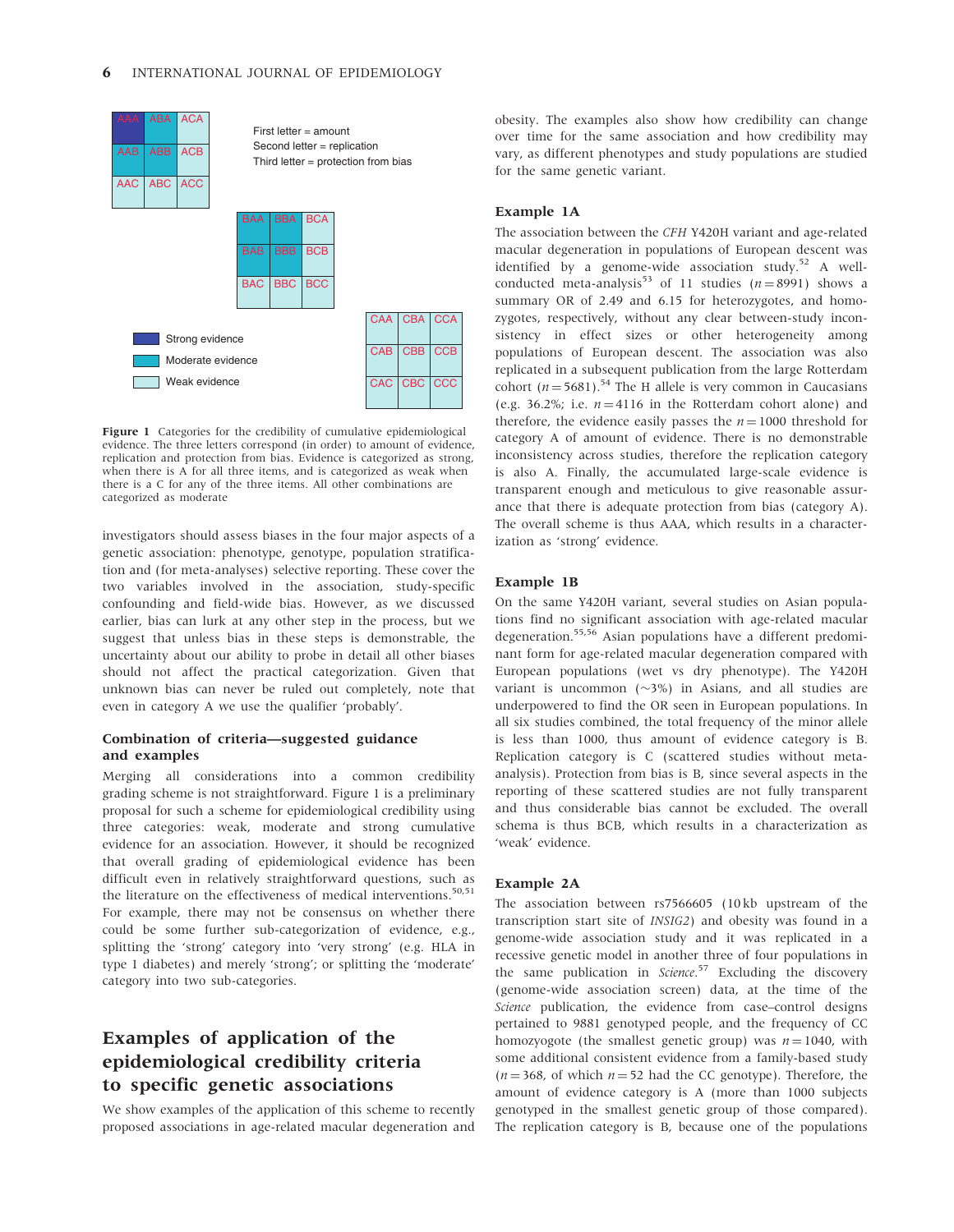found no evidence of association, actually with a trend in the opposite direction, and thus there is moderate betweenstudy inconsistency. The protection from bias category is A: this was a well-conducted investigation with transparent reporting of the designs of the constituent studies and prospective meta-analysis (apparently no selective reporting). The overall schema is thus ABA, which results in characterization as 'moderate evidence'.

### Example 2B

Several months later, a series of Technical Reports in Science<sup>58-60</sup> presented evidence from three different teams of investigators (total of seven study populations) that found absolutely no association between the rs7566605 variant and obesity. The new evidence pertained to over 21 000 genotyped individuals. Based on the newer update, the amount of evidence is A (more than 1000), replication is C (failed replication), and protection from bias is still A. The overall schema is thus ACA, which results in characterization as 'weak evidence'.

These examples also illustrate that the bar that we set for 'strong' evidence is quite high, and some further calibration work would be useful. Moreover, even for an association that is set at 'strong evidence', further work may lead to a change in grading. Illustratively, for example 1A above, it is increasingly recognized that there is extensive disequilibrium in the implicated CFH region and it is not clear that Y420H is truly causative or the only causative allele in the region. Conversely, pursuing further associations that are likely to be false ('weak' credibility) may be a low priority when there are many associations with higher credibility to pursue. However, we acknowledge that the threshold of interest may vary between researchers who try to find associations and explain what they mean and those who try to make use of this knowledge for practical purposes.

# Stages of accumulation of evidence across diverse fields

Different disease content areas of genetic epidemiology may have attained different stages in the accumulation of evidence. For most diseases, the currently available published evidence consists of fewer than 100 studies of mostly single-gene, singledisease assessments, one or a few meta-analyses, if any, and no strong established consortia of investigators. Other fields may already have many thousands of published (and unpublished) studies, many meta-analyses of group-level data and even several comprehensive rigorous consortia of investigators utilizing the latest genome-wide technologies and combining data (see selected examples in Table 4).

A detailed synopsis of the cumulative evidence can readily be performed at the level of each single study in 'early evidence' fields such as pre-term birth and childhood leukaemia (Table 4). For such fields, however, the cumulative evidence is likely to be rated as insufficient until substantially more data become available. Such a synopsis is mostly helpful not so much to tell us exactly how insufficient the evidence is, but to create a comprehensive basis upon which the field may expand towards more credible evidence. This work can facilitate the conduct of meta-analyses and HuGE reviews, the creation of consortia, and improved organization of research in the field.<sup>48</sup>

Conversely, for fields where more evidence already exists (e.g. type 2 diabetes, osteoporosis and cancer; Table 5), it may be appropriate to ignore scattered studies of small sample size and doubtful quality. Focusing on the stronger parts of the evidence may suffice, e.g. data for associations where several studies  $exist<sub>i</sub><sup>61</sup>$  or even better evidence exists from large-scale studies, well-conducted meta-analyses and consortia with documented adequate protection from bias. $62-64$  Synopses of the literature may thus be a way to continuously raise the standards of research in specific fields of human genome epidemiology.

An additional important issue is to quantify how credible associations are likely to be. Even when there is strong supporting evidence, it may still be difficult to assess whether these associations are 60%, 80% or >99% likely to be true. One empirical possibility is to continue testing in ever larger and less-biased studies. Stopping rules in this field are an intriguing consideration and need more discussion. In theory, replication can be continued even for associations that have reached the level of being assigned to strong evidence. Such open-ended replication $^{65}$  is not ethically prohibited, and it is unlikely to be very expensive from the perspective of laboratory analysis, even if very large sample sizes are contemplated, since relatively few variants will likely reach the point of such testing. An additional reason for continuing replication is the expected heterogeneity of phenotype for most complex diseases and the need to consider gene–gene and gene–environment interactions. The main obstacle to this approach is the availability of samples. By the time an association has reached the category of strong evidence, then most if not all well-conducted studies and consortia may have tested it already. One option is to anticipate that such associations may be prospectively tested in the very large biobanks<sup>66</sup> and are expected to accumulate large enough sample sizes for common disease events in the next few decades.

# Evolution of evidence

Any assessment of cumulative evidence is only temporary and needs to be continuously refined, as new data are gathered.<sup>67</sup> The evolution of the evidence over time may be of particular interest. Genuine associations tested under protection from bias are expected to fluctuate over time due to random error, and may show some early diminution.<sup>68</sup> However, the association effects should eventually stabilize and remain virtually unaltered with further replication efforts. Associations due to bias are expected to be discredited, sooner or later, with further replication efforts. Finally, for some associations, genuine variability in the existence and magnitude of associations across populations may exist. Of particular note, in this respect, are the well-known changes over time of exposure patterns, such as diet and physical activity. These can influence gene– environment interactions and thereby, hide and/or enhance certain genetic associations. Thus, even with adequate protection from bias the strength of these associations may vary across successive replications. In this case, the population characteristics of each study sample and the biological support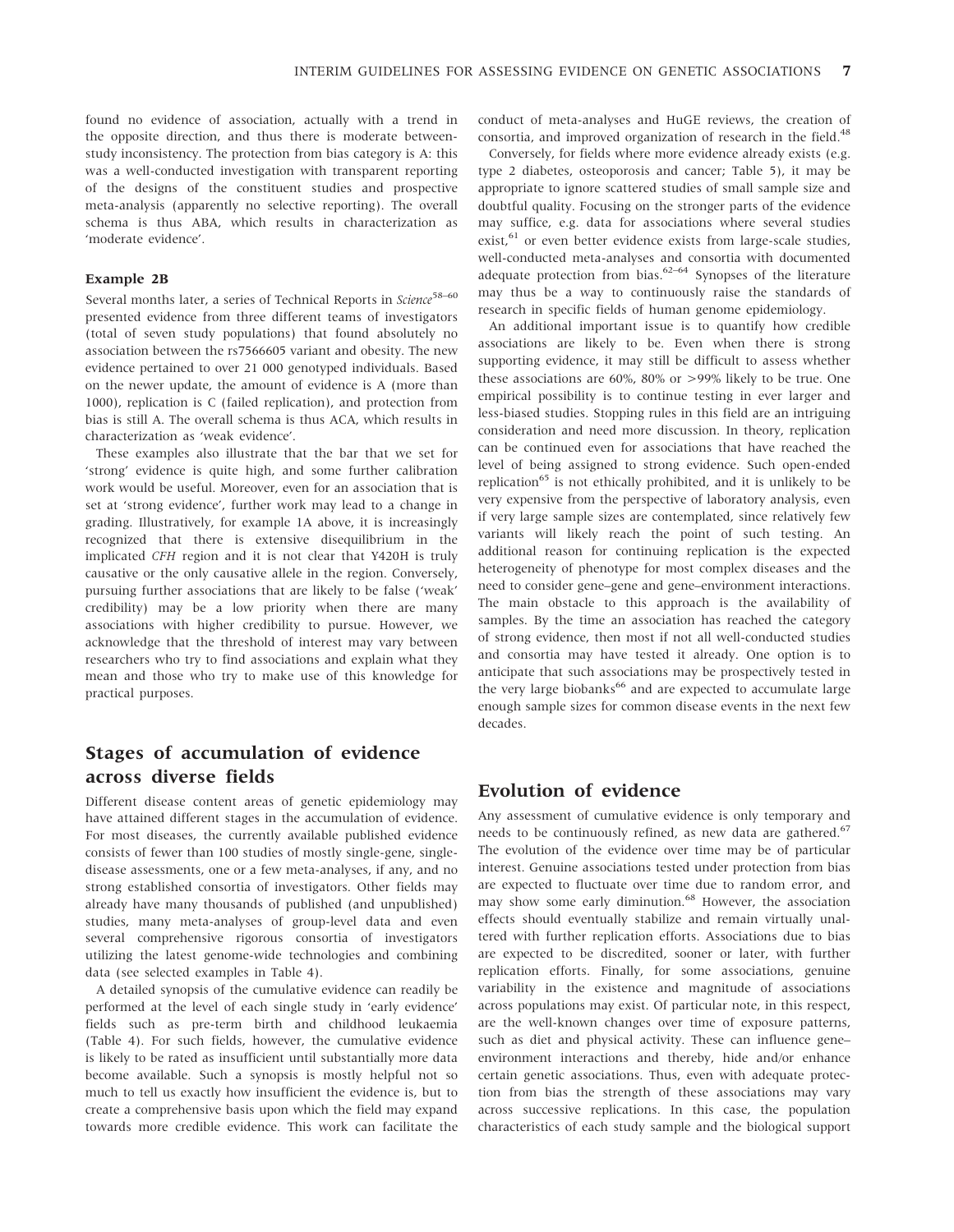|                           |               | Genes   | Meta-analyses  |               |             |
|---------------------------|---------------|---------|----------------|---------------|-------------|
| <b>Disease</b>            | <b>Papers</b> | studied | (HuGE reviews) | Investigators | Consortia   |
| Type 2 diabetes           | 2246          | 555     | 56 (7)         | 9320          | Established |
| Breast cancer             | 1020          | 275     | 24(3)          | 4499          | Established |
| Osteoporosis <sup>b</sup> | 503           | 128     | 11(2)          | 2041          | Established |
| Pre-term $birthc$         | 176           | 112     | 1(1)           | 855           | Emerging    |
| Childhood leukaemia       | 102           | 76      | (1)            | 668           | Emerging    |

**Table 4** Variation in the volume of human genome epidemiology evidence for selected diseases,  $2001-6a$ 

a Data from the HuGE published literature database run November 27, 2006; does not include data on genome-wide associations that started appearing for some of these phenotypes (e.g. type 2 diabetes or breast cancer) in early 2007.

<sup>b</sup>Includes studies on bone mineral density.

c Includes studies on gestational age.

Table 5 Considerations for assessment of clinical and public health relevance and importance of genetic associations

### Magnitude of effect

Effect size

Frequency of genetic variant in population

#### Clinical and public health importance

Type of phenotype: biological, endophenoype and hard clinical outcome

Disease burden: incidence, severity and mortality

Interaction with identified modifiable environmental exposures Potential to prevent disease through intervention (e.g. through Mendelian randomization insights)

for these associations should be scrutinized again and redefined in an effort to understand the sources of heterogeneity.

Given that the evolution of observed effects is likely to happen in a narrow range of effect sizes, it may sometimes be difficult to appreciate which of the three patterns is operating. Learning to live with some uncertainty is thus unavoidable, but at a minimum, we should be able to decipher the more reliable and consistent associations from the less believable ones.

### Biological evidence

By 'biological' evidence, we mean evidence as to the specific function of a variant or associated gene, which may make it a plausible candidate for association with the phenotype under study. It includes whether a variant generates a synonymous, non-synonymous, or nonsense amino acid change, or is located in an exon, intron, splice site or regulatory region, as well as information about conservation across species. Biological evidence may also be gained from gene knock-out experiments in model species, or gene expression microarray experiments. Such experiments may be conducted specifically to examine a postulated association, but substantial information about known gene function is also recorded routinely in genome annotation databases. The assessment of biological plausibility of genetic associations is complex and a variety of sources of relevant evidence is available. Some are limited to the study of specific genes or diseases, while others may be more broadly applicable.

In appraising evidence for biological plausibility, the strength and consistency of biological effects, the amount of data, the number of different lines of corroborating biological evidence,

and the relevance of the biological system to the phenotype may be considered. For experimental data, additional points to consider are the extent of replication (i.e. using the same type of experiments vs. approximate corroboration with different experimental methods), and whether there was protection from bias.<sup>69</sup> Given the diversity of potential biological evidence, it is difficult to generalize on the relative importance of each piece of experimental data in each disease and situation. Empirical data on the concordance of biological and epidemiological evidence may be useful, $70-72$  although it may be difficult to construct a consistent algorithm that applies across different complex diseases.

Unfortunately, given an imperfect knowledge base, the use of this experimental and non-experimental evidence to support or refute an association has been often misleading. For example, associations have been proposed with considerable support for synonymous SNPs, for SNPs in introns and for SNPs with no clear functional role despite many attempts to elicit some functional data. While part of this puzzle may be explained by linkage disequilibrium of the identified SNPs with the culprit ones, the biological relevance may be more difficult to ascertain than has been supposed. The panel members do not advocate that these lines of evidence be ignored. However, most members felt that for common variants, non-epidemiological evidence alone is unlikely to be sufficient to make an association highly credible, if it is not already highly credible on epidemiological grounds.

### Clinical and public health importance

In addition to epidemiological credibility and biological plausibility, it is important to assess the potential public health impact and clinical relevance of genetic associations, but only after the credibility of an association reaches a high level (practical importance is unrelated to causality). The group did not formulate a specific assessment scheme but proposed items to consider in assessing clinical (and wider public health) relevance and importance (as shown in Table 5). No categories are provided for each item, because the empirical evidence-base for the assessment of clinical relevance and importance of specific associations is limited.

The attributable fraction due to a specific variant(s) depends on the effect size and the frequency of the variant(s) of interest; and is a direct measure of the population impact. For quantitative traits, the proportion of variance explained may be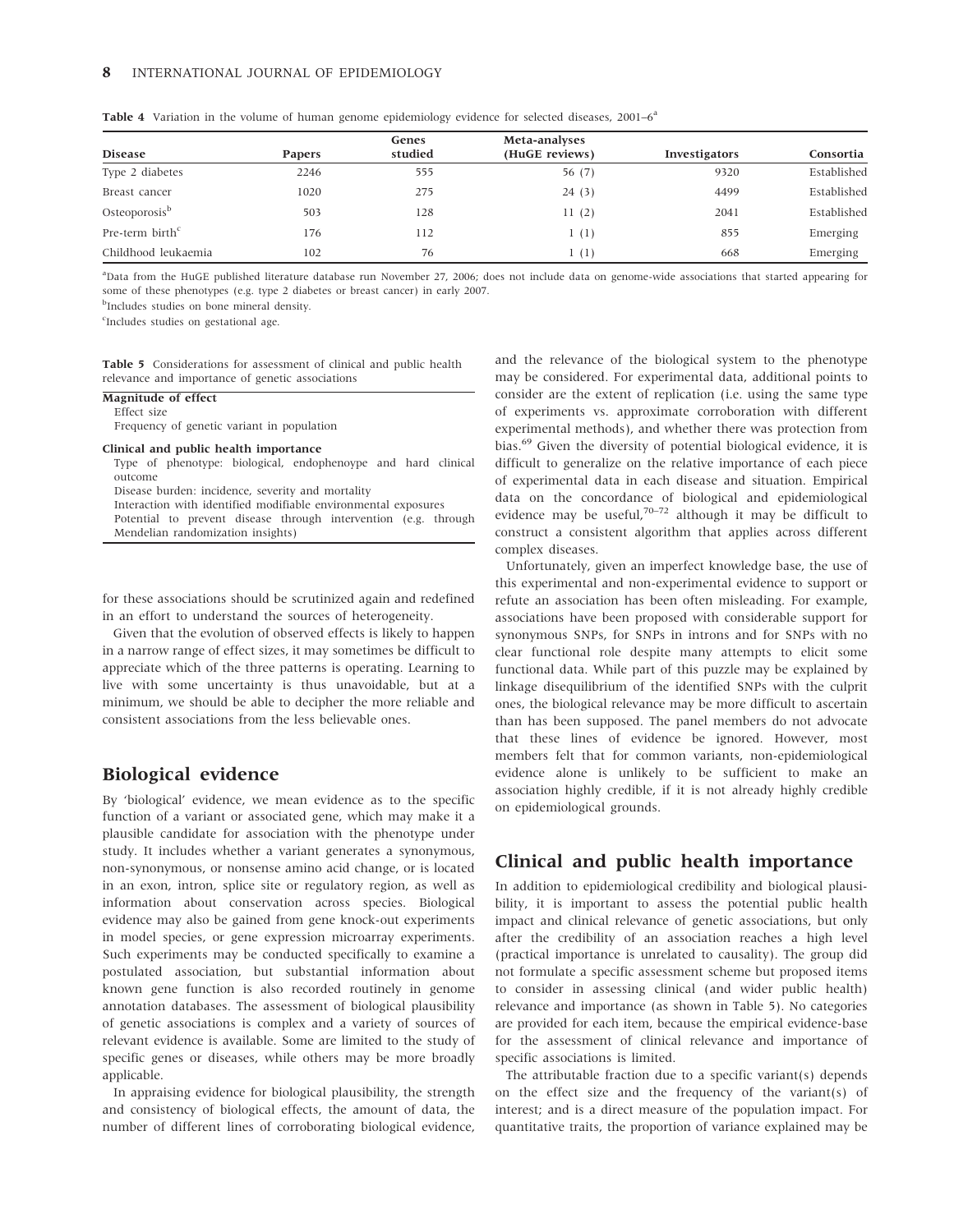considered. However, the cumulative impact of many variants on the same phenotype needs further empirical study with large-scale data.<sup>73</sup>

For many common genetic variants that are involved in regulation of transcription and protein levels,<sup>74</sup> the end-effects on clinically meaningful outcomes may be minimal or absent. Even for clinical phenotypes, the severity of disease may vary substantially.<sup>75</sup> The importance of an association may also be related to whether there are identified interactions with modifiable strong environmental risk factors or whether it can point to modifiable acquired exposures, e.g. through Mendelian randomization.<sup>76</sup> Deciphering and quantifying interaction effects may be difficult, however, given that misclassification error tends to be larger for environmental exposures than for genotypes.

Effect size requires a special note about whether it also influences the credibility of an association. As discussed earlier, biases more easily generate spurious small effects rather than large effects. From the perspective of gaining insights into disease pathogenesis, any effect, regardless how small, may provide useful information. Moreover, current evidence suggests that, with few notable exceptions, most genetic associations of common genetic variants with common complex diseases have small effect sizes, typically less than 1.3 in the OR scale.77–83

Small main effects may be associated with considerably larger effects when considered in gene–gene and gene– environment interactions. Moreover, traditional epidemiology has struggled with the discriminating ability of its analytical tools. Different views have been expressed, ranging from the claim that epidemiology should abandon all efforts to dissect OR below  $2^{84}$  to claims that even ORs below 1.1 are measurable and potentially credible, if the evidence has been otherwise strong.<sup>85</sup> The debate becomes very pertinent for genetic associations, where ORs of 1.1 or smaller may be common for main effects. There is no consensus on whether there is a cap of maximal credibility that cannot be exceeded for small effects, even under the best circumstances. Credibility is important to assess even for small effects that have no clinical importance, since they may still be useful for understanding biology and etiology.

# Combining epidemiologic credibility, biological plausibility and clinical importance

While the panel managed to reach consensus on the grading scheme for epidemiologic evidence (Tables 1 and 3), the panel did not agree on similarly detailed guidance for rating biological plausibility and clinical relevance. More work is clearly needed to examine if this is feasible.

Weakly credible epidemiological evidence does not merit an in-depth evaluation of biological plausibility or clinical relevance, although it is arguable that if very strong biological plausibility exists, the question would merit more study. Associations with moderate epidemiological credibility deserve more study and additional biological and clinical assessment. Those with strong epidemiological credibility may also require active pursuit of understanding the details of biological pathways and also whether this information can usefully be applied for clinical and public health benefits.

The HuGENet network of investigator networks is conducting pilot studies on a few selected diseases to assess and calibrate the proposed preliminary guidelines. These efforts will also be useful in developing a template for online field synopses on genetic associations that could become part of an updatable encyclopedia on genetic variation and human diseases and to refine the criteria outlined here and their combination in an overall assessment of the evidence. Given that human genome epidemiology is a rapidly moving field, we encourage investigators in different fields to use, experiment and adapt these guidelines for specific diseases. Such an endeavour is essential in making sense of the anticipated explosion of genetic information in the coming years.

# Acknowledgement

This work was partly supported by ECNIS (Environmental Cancer Risk, Nutrition and Individual Susceptibility), a network of excellence operating within the European Union 6th Framework Program (Contract No 513943). This research was also supported by the Intramural Research Program of the National Institutes of Health, National Cancer Institute, Division of Cancer Epidemiology and Genetics and National Institute of Allergy and Infectious Diseases, Laboratory of Molecular Immunology. The content of this publication does not necessarily reflect the views or policies of the Department of Health and Human Services, nor does mention of trade names, commercial products, or organizations imply endorsement by the US Government.

Conflict of interest: None declared.

### KEY MESSAGES

- We used a consensus process to develop guidance criteria for assessing cumulative epidemiological evidence in genetic associations.
- The criteria assign three levels for the amount of evidence, extent of replication and protection from bias.
- A composite assessment results in categories of 'strong', 'moderate' or 'weak' epidemiological credibility.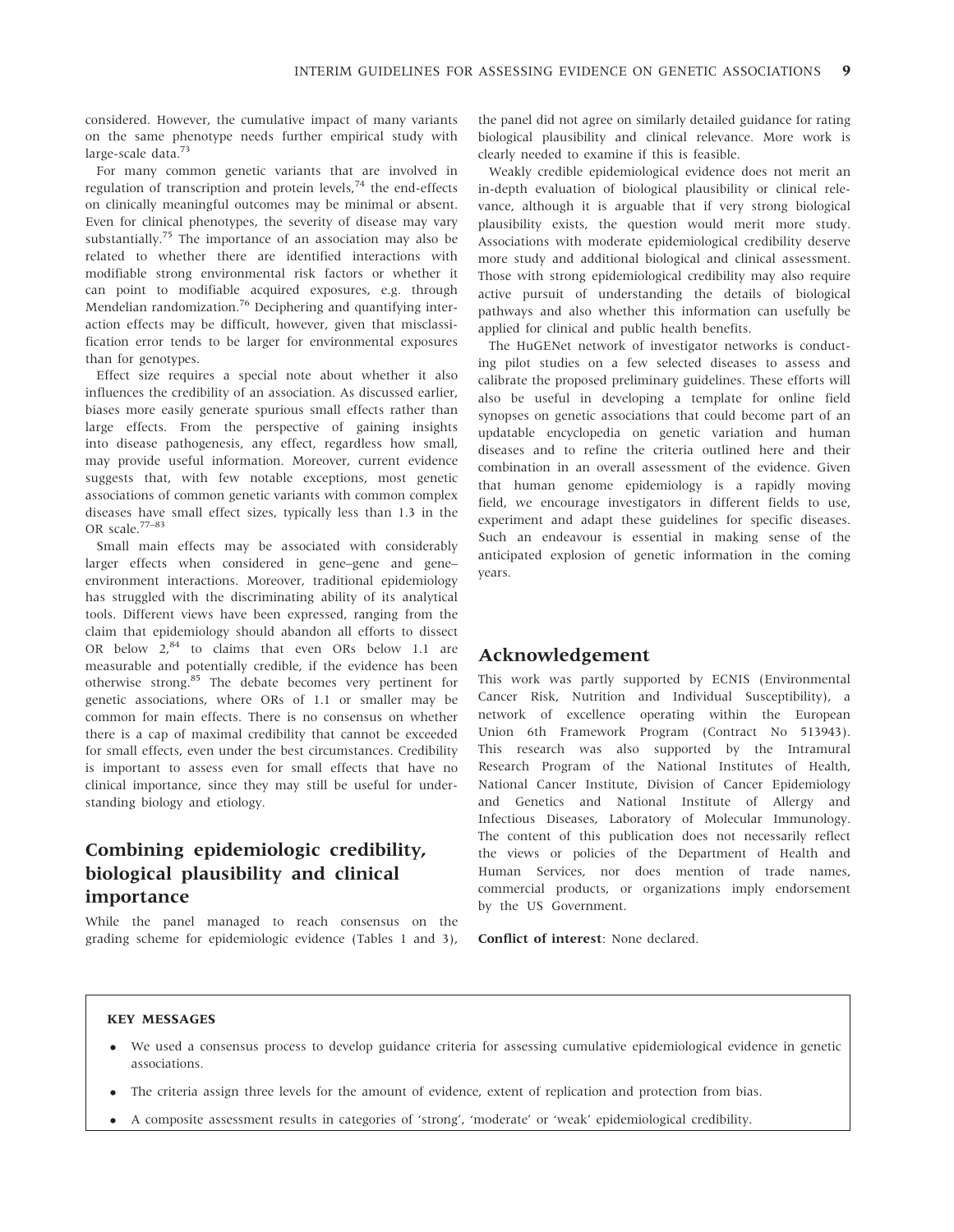# References

- $1$  Lin BK, Clyne M, Walsh M et al. Tracking the epidemiology of human genes in the literature: the HuGE Published Literature database. Am J Epidemiol 2006;164:1–4.
- $2$  Gibbs JR, Singleton A. Application of genome-wide single nucleotide polymorphism typing: simple association and beyond. PLoS Genet 2006;2:e150.
- <sup>3</sup> Ioannidis JP. Why most published research findings are false. PLoS Med 2005;2:e124.
- <sup>4</sup> Wacholder S, Chanock S, Garcia-Closas M et al. Assessing the probability that a positive report is false: an approach for molecular epidemiology studies. J Natl Cancer Inst 2004;96:434–42.
- <sup>5</sup> Ioannidis JP. Genetic associations: false or true? Trends Mol Med 2003;9:135–38.
- <sup>6</sup> Anonymous. Embracing risk. Nat Genet 2006;38:1.
- <sup>7</sup> Surgeon General (Advisory Committee). Smoking and Health, 1964.
- <sup>8</sup> Hill AB. The environment and disease: association or causation? *Proc* R Soc Med 1965;58:295–300.
- <sup>9</sup> Weed DL, Gorelic LS. The practice of causal inference in cancer epidemiology. Cancer Epidemiol Biomarkers Prev 1996;5:303-11.
- <sup>10</sup> Potischman N, Weed DL. Causal criteria in nutritional epidemiology. Am J Clin Nutr 1999;69:1309S–14S.
- $11$  Cogliano VJ, Baan RA, Straif K et al. The science and practice of carcinogen identification and evaluation. Environ Health Perspect 2004;112:1269–74.
- $12$  Weiss ST. Association studies in asthma genetics. Am J Resp Crit Care Med 2001;164:2014–15.
- <sup>13</sup> Cooper DN, Nussbaum RL, Krawczak M. Proposed guidelines for papers describing DNA polymorphism-disease associations. Hum Genet 2002;110:208.
- <sup>14</sup> Huizinga TW, Pisetsky DS, Kimberly RP. Associations, populations, and the truth: recommendations for genetic association studies in Arthritis & Rheumatism. Arthritis Rheum 2004;50:2066–71.
- <sup>15</sup> Rebbeck TR, Martinez ME, Sellers TA et al. Genetic variation and cancer: improving the environment for publication of association studies. Cancer Epidemiol Biomarkers Prev 2004;13:1985–86.
- <sup>16</sup> Freimer NB, Sabatti C. Guidelines for association studies in human molecular genetics. Hum Mol Genet 2005;14:2481–83.
- <sup>17</sup> Wacholder S. Publication environment and broad investigation of the genome. Cancer Epidemiol Biomarkers Prev 2005;14:1361.
- <sup>18</sup> Anonymous. Framework for a fully powered risk engine. Nat Genet 2005;37:1153.
- <sup>19</sup> Ioannidis JP. Commentary: grading the credibility of molecular evidence for complex diseases. Int.J.Epidemiol 2006;35:572–78.
- $20$  Ioannidis JP, Bernstein J, Boffetta P et al. A network of investigator networks in human genome epidemiology. Am J Epidemiol 2005;162:302–04.
- $21$  Benjamini Y, Hochberg Y. Controlling the false discovery rate a practical and powerful approach to multiple testing. J Royal Stat Soc B 1995;57:289–300.
- <sup>22</sup> Balding DJ. A tutorial on statistical methods for population association studies. Nat Rev Genet 2006;7:781–91.
- $23$  Ioannidis JP, Trikalinos TA, Ntzani EE et al. Genetic associations in large versus small studies: an empirical assessment. Lancet 2003;361:567–71.
- $24$  Higgins JP, Thompson SG, Deeks JJ et al. Measuring inconsistency in meta-analyses. Br. Med J 2003;327:557–60.
- $25$  Chanock SJ, Manolio T, Boehnke M et al. Replicating genotypephenotype associations. Nature 2007;447:655–60.
- $26$  Ioannidis JP. Non-replication and inconsistency in the genome-wide association setting. Hum Hered 2007;64:203–13.
- <sup>27</sup> Pompanon F, Bonin A, Bellemain E et al. Genotyping errors: causes, consequences and solutions. Nat Rev Genet 2005;6:847–59.
- $28$  Clayton DG, Walker NM, Smyth DJ et al. Population structure, differential bias and genomic control in a large-scale, case-control association study. Nat Genet 2005;37:1243–46.
- <sup>29</sup> Page GP, George V, Go RC et al. 'Are we there yet?': Deciding when one has demonstrated specific genetic causation in complex diseases and quantitative traits. Am J Hum Genet 2003;73:711–19.
- <sup>30</sup> Hunter DJ. Gene-environment interactions in human diseases. Nat Rev Genet 2005;6:287–98.
- $31$  Evans DM, Marchini J, Morris AP et al. Two-stage two-locus models in genome-wide association. PLoS Genet 2006;2:e157.
- <sup>32</sup> Ioannidis JP, Trikalinos TA, Zintzaras E. Extreme between-study homogeneity in meta-analyses could offer useful insights. J Clin Epidemiol 2006;59:1023–32.
- <sup>33</sup> Rosenbaum PR. Replicating effects and biases. Am Statist 2001;55:223–27.
- $34$  Skol AD, Scott LJ, Abecasis GR et al. Joint analysis is more efficient than replication-based analysis for two-stage genome-wide association studies. Nat Genet 2006;38:209–13.
- <sup>35</sup> Hattersley AT, McCarthy MI, What makes a good genetic association study? Lancet 2005;366:1315–23.
- <sup>36</sup> Wang Y, Localio R, Rebbeck TR. Evaluating bias due to population stratification in epidemiologic studies of gene-gene or geneenvironment interactions. Cancer Epidemiol Biomarkers Prev 2006;15:124–32.
- <sup>37</sup> Newton-Cheh C, Hirschhorn JN. Genetic association studies of complex traits: design and analysis issues. Mutat Res 2005;573:54-69.
- <sup>38</sup> Cordell HJ, Clayton DG. Genetic association studies. Lancet 2005;366:1121–31.
- <sup>39</sup> Pan Z, Trikalinos TA, Kavvoura FK et al. Local literature bias in genetic epidemiology: an empirical evaluation of the Chinese literature. PLoS Med 2005;2:e334.
- <sup>40</sup> Devlin B, Roeder K. Genomic control for association studies. Biometrics 1999;55:997–1004.
- <sup>41</sup> Price AL, Patterson NJ, Plenge RM et al. Principal components analysis corrects for stratification in genome-wide association studies. Nature Genet 2006;38:904–9.
- <sup>42</sup> Genetic Association Information NetworkAccessible at: <http://> www.fnih.org/GAIN/GAIN\_home.shtml
- 43 Welcome Trust Case Control Consortium. Accessible at: <http://> www.wtccc.org.uk/
- <sup>44</sup> Ioannidis JP, Gwinn M, Little J et al. A road map for efficient and reliable human genome epidemiology. Nat Genet 2006;38:3–5.
- <sup>45</sup> Little J, Bradley L, Bray MS et al. Reporting, appraising, and integrating data on genotype prevalence and gene-disease associations. Am J Epidemiol 2002;156:300-10.
- <sup>46</sup> Chan AW, Hrobjartsson A, Haahr MT et al. Empirical evidence for selective reporting of outcomes in randomized trials: comparison of protocols to published articles. JAMA 2004;291:2457–65.
- <sup>47</sup> Contopoulos-Ioannidis DG, Alexiou GA, Gouvias TC et al. An empirical evaluation of multifarious outcomes in pharmacogenetics: beta-2 adrenoceptor gene polymorphisms in asthma treatment. Pharmacogenet Genomics 2006;16:705-711.
- Seminara D, Khoury MJ, O'Brien TR et al. The emergence of networks in human genome epidemiology: challenges and opportunities. Epidemiology 2007;18:1–8.